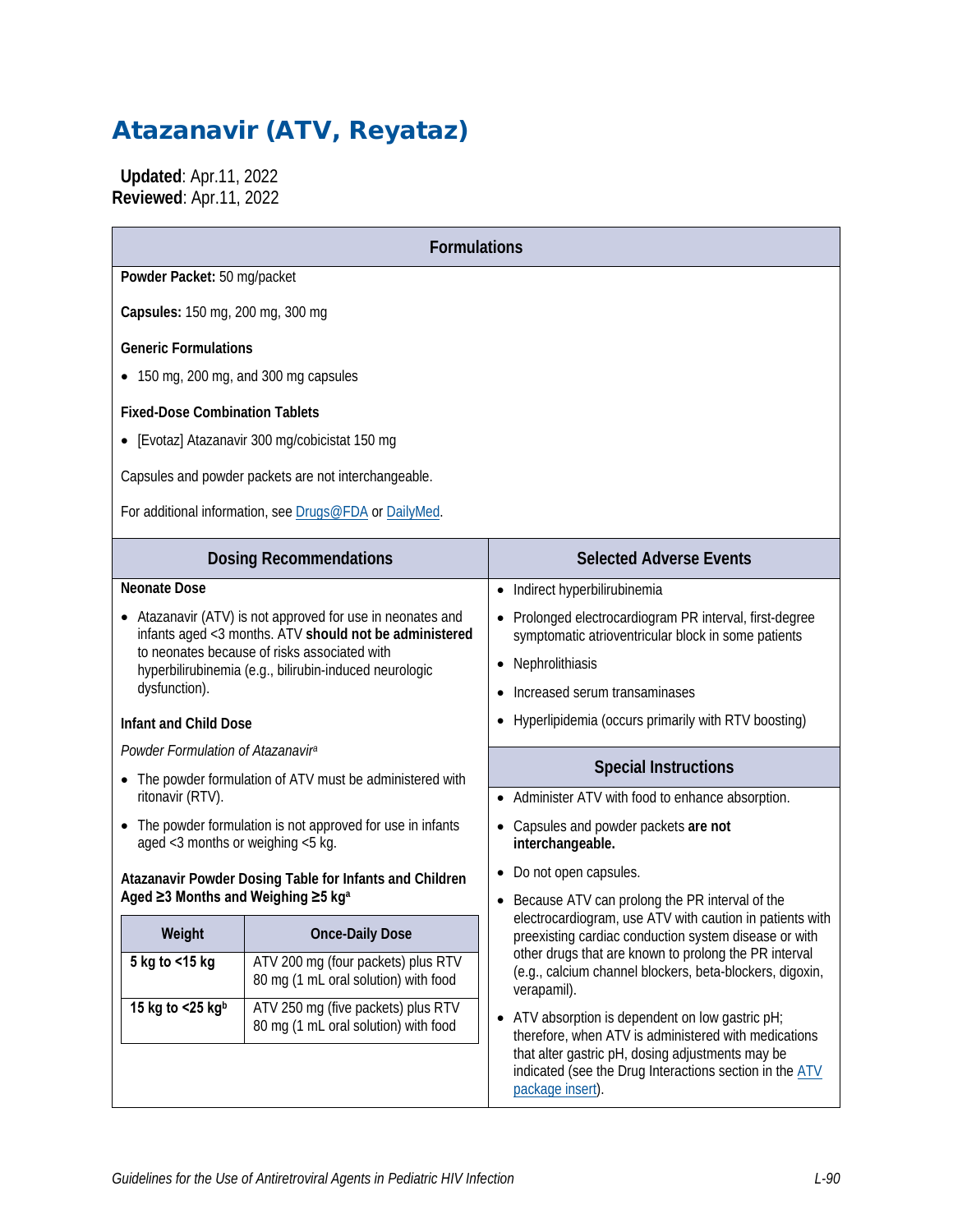#### *Capsule Formulation of Atazanavira*

• ATV capsules are not approved for use in children aged <6 years or weighing <15 kg.

#### **Atazanavir/Ritonavir Capsule Dosing Table for Children and Adolescents Aged ≥6 Years and Weighing ≥15 kg**

| Weight             | <b>Once-Daily Dose</b>                           |  |  |  |
|--------------------|--------------------------------------------------|--|--|--|
| $<$ 15 kg          | Capsules not recommended                         |  |  |  |
| 15 kg to $<$ 35 kg | ATV/r 200 mg/100 mg, both with food <sup>c</sup> |  |  |  |
| $\geq$ 35 kg       | ATV/r 300 mg/100 mg, both with food <sup>c</sup> |  |  |  |

#### **ART-Naive Patients Who Are Unable to Tolerate Ritonavir**

*Child and Adolescent (Aged ≥13 Years and Weighing ≥40 kg) and Adult Dose*

- ATV 400 mg (capsule formulation only) once daily with food
- ATV powder is not an option, because it must be administered with RTV.
- For the capsule formulation, although the U.S. Food and Drug Administration (FDA) does not recommend the use of unboosted ATV in children aged <13 years, adolescents aged ≥13 years and weighing ≥40 kg may be prescribed unboosted ATV if they are not concurrently taking tenofovir disoproxil fumarate (TDF) or tenofovir alafenamide (TAF).
- To achieve target drug concentrations, adolescents may require doses of ATV that are higher than those recommended for use in adults (see Pediatric Use below).
- The Panel on Antiretroviral Therapy and Medical Management of Children Living with HIV **does not recommend** the use of unboosted ATV.

#### **ART-Naive and ART-Experienced Patients**

*Child and Adolescent (Weighing ≥35 kg) and Adult Dose*

- Atazanavir/ritonavir (ATV/r) 300 mg/100 mg once daily with foodd
- Atazanavir/cobicistat (ATV/c) 300 mg/150 mg once daily with food, administered as single agents simultaneously or as the coformulated drug Evotaz. e
- Both ATV/r and ATV/c must be used in combination with other antiretroviral drugs.

#### **[Evotaz] Atazanavir/Cobicistat**

*Child and Adolescent (Weighing ≥35 kg) and Adult Dose*

• One tablet once daily with food

- The plasma concentration and, therefore, the therapeutic effect of ATV can be expected to decrease substantially when ATV is coadministered with protonpump inhibitors (PPIs). Antiretroviral therapy (ART) naive patients who are receiving any PPI should receive a dose of that PPI that is equivalent to no more than a 20-mg dose of omeprazole. PPIs should be taken approximately 12 hours before taking boosted ATV. Coadministration of ATV with PPIs **is not recommended** in ART-experienced patients.
- Patients with hepatitis B virus or hepatitis C virus infections and patients who had marked elevations in transaminase levels before treatment may have an increased risk of further elevations in transaminase levels or hepatic decompensation.
- ATV oral powder contains phenylalanine, which can be harmful to patients with phenylketonuria. Each packet of oral powder contains 35 mg of phenylalanine.

#### **Powder Administration**

- Mix ATV oral powder with at least 1 tablespoon of soft food (e.g., applesauce, yogurt). Oral powder mixed with a beverage (at least 30 mL of milk or water) may be used for older infants who can drink from a cup. For young infants (aged <6 months) who cannot eat solid food or drink from a cup, oral powder should be mixed with at least 10 mL of infant formula and administered using an oral dosing syringe.
- Administer RTV immediately following powder administration.
- Administer the entire dose of oral powder within 1 hour of preparation.

#### **Metabolism/Elimination**

• ATV is a substrate and inhibitor of cytochrome P450 (CYP) 3A4 and an inhibitor of CYP1A2, CYP2C9, and uridine diphosphate glucuronosyltransferase 1A1.

#### **Atazanavir Dosing in Patients with Hepatic Impairment**

- ATV should be used with caution in patients with mild or moderate hepatic impairment. Consult the manufacturer's prescribing information for the dose adjustment in patients with moderate impairment.
- ATV **should not be used** in patients with severe hepatic impairment.

#### **Atazanavir Dosing in Patients with Renal Impairment**

• No dose adjustment is required for patients with renal impairment.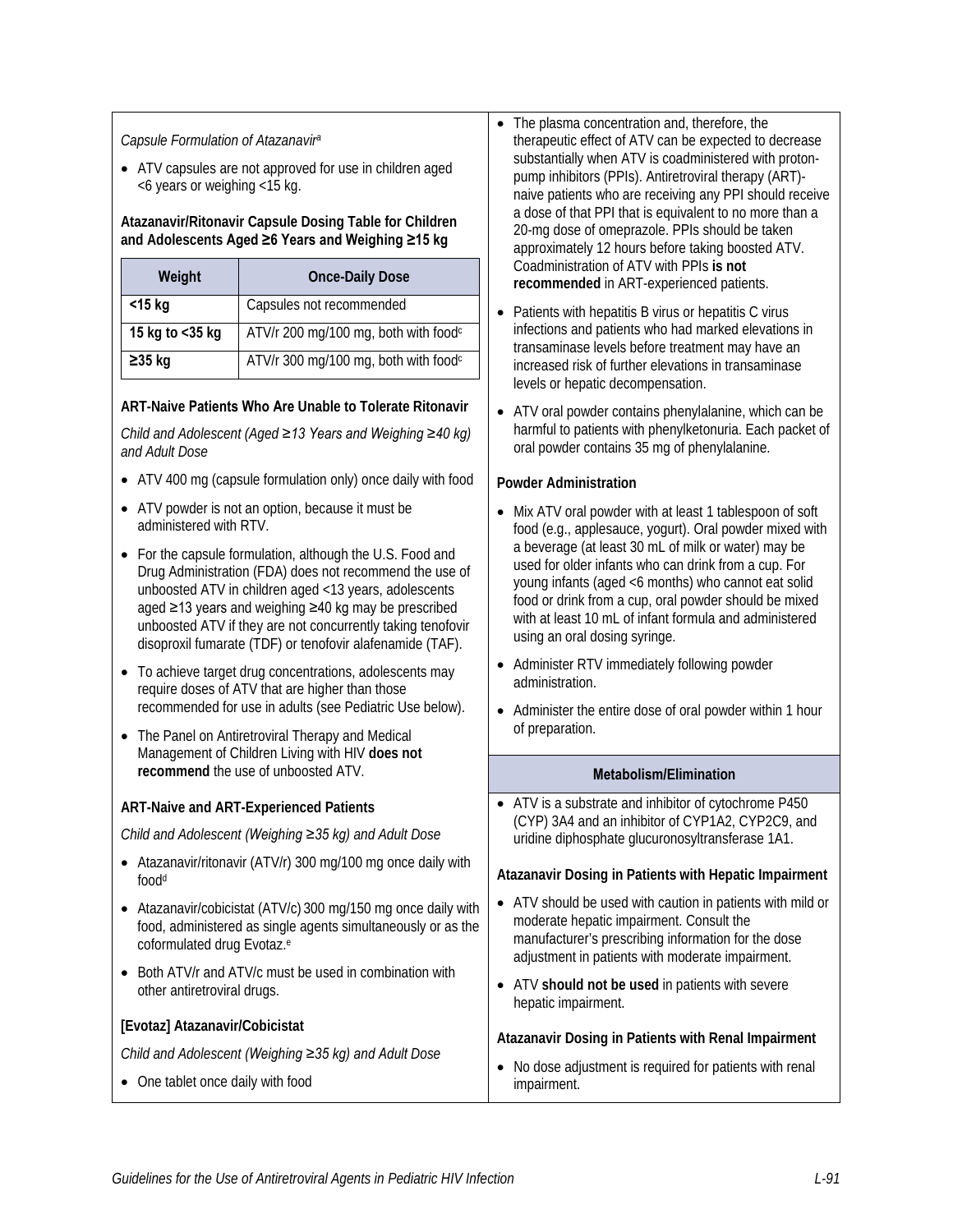|  | ATV should not be given to ART-experienced patients<br>with end-stage renal disease who are on hemodialysis. |
|--|--------------------------------------------------------------------------------------------------------------|
|  |                                                                                                              |

a mg/kg dosing is higher for the ATV powder packets than for the capsules. In P1020A, children of similar age and size who were taking ATV powder had lower exposures than those who were taking ATV capsules.

b Children weighing ≥25 kg who cannot swallow ATV capsules may receive ATV 300 mg oral powder (six packets) plus RTV 100 mg oral solution, both administered once daily with food.

<sup>c</sup> Either RTV capsules or RTV oral solution can be used.

d Adult patients who cannot swallow capsules may take ATV oral powder once daily with food using the adult dose for the capsules. ATV oral powder should be administered with RTV.

<sup>e</sup> See the [Cobicistat](https://clinicalinfo.hiv.gov/en/guidelines/pediatric-arv/cobicistat) section for important information about toxicity, drug interactions, and monitoring of patients who receive cobicistat (COBI) and the combination of COBI and TDF.

# **Drug Interactions**

Additional information about drug interactions is available in the [Adult and Adolescent](https://clinicalinfo.hiv.gov/en/guidelines/adult-and-adolescent-arv/whats-new-guidelines)  [Antiretroviral Guidelines](https://clinicalinfo.hiv.gov/en/guidelines/adult-and-adolescent-arv/whats-new-guidelines) and the [HIV Drug Interaction Checker.](http://www.hiv-druginteractions.org/)

- *Metabolism:* Atazanavir (ATV) is both a substrate and an inhibitor of the cytochrome P450 (CYP) 3A4 enzyme system and has significant interactions with drugs that are highly dependent on CYP3A4 for metabolism. ATV also competitively inhibits CYP1A2 and CYP2C9. ATV is a weak inhibitor of CYP2C8. ATV inhibits the glucuronidation enzyme uridine diphosphate glucuronosyl transferase (UGT1A1). Because of the potential for multiple drug interactions with ATV, a patient's medication profile should be carefully reviewed for potential drug interactions before administering ATV.
- *Nucleoside reverse transcriptase inhibitors (NRTIs):* Tenofovir disoproxil fumarate (TDF) decreases ATV plasma concentrations. Only atazanavir/ritonavir (ATV/r) or atazanavir/cobicistat (ATV/c) should be used in combination with TDF. The effect of tenofovir alafenamide (TAF) on unboosted ATV is unknown; thus, only ATV/r or ATV/c should be used with TAF.
- *Non-nucleoside reverse transcriptase inhibitors:* Efavirenz (EFV), etravirine (ETR), and nevirapine (NVP) decrease ATV plasma concentrations significantly. NVP and ETR **should not be administered** to patients who are receiving ATV (with or without a booster). Although the combination of EFV and ATV/r is not commonly used in clinical practice, EFV may be used in combination with ritonavir (RTV)-boosted ATV 400 mg in antiretroviral therapy (ART)-naive patients. ATV/r should be taken with food, and EFV should be taken on an empty stomach, preferably at bedtime. Coadministering ATV/r and EFV in ART-experienced patients **is not recommended,** because this combination is expected to result in suboptimal ATV exposure in these patients.
- *Integrase strand transfer inhibitors:* ATV is an inhibitor of UGT1A1 and may increase plasma concentrations of raltegravir (RAL). This interaction may not be clinically significant.
- *Absorption:* ATV absorption is dependent on low gastric pH. The dose for ATV should be adjusted when it is administered with medications that alter gastric pH. Guidelines for the appropriate doses of ATV to use with antacids, H2 receptor antagonists, and proton-pump inhibitors in adults are complex and can be found in the [package insert for ATV.](https://www.accessdata.fda.gov/drugsatfda_docs/label/2020/021567s044,206352s008lbl.pdf) No information is available on the appropriate doses of ATV to use in children when the drug is coadministered with medications that alter gastric pH.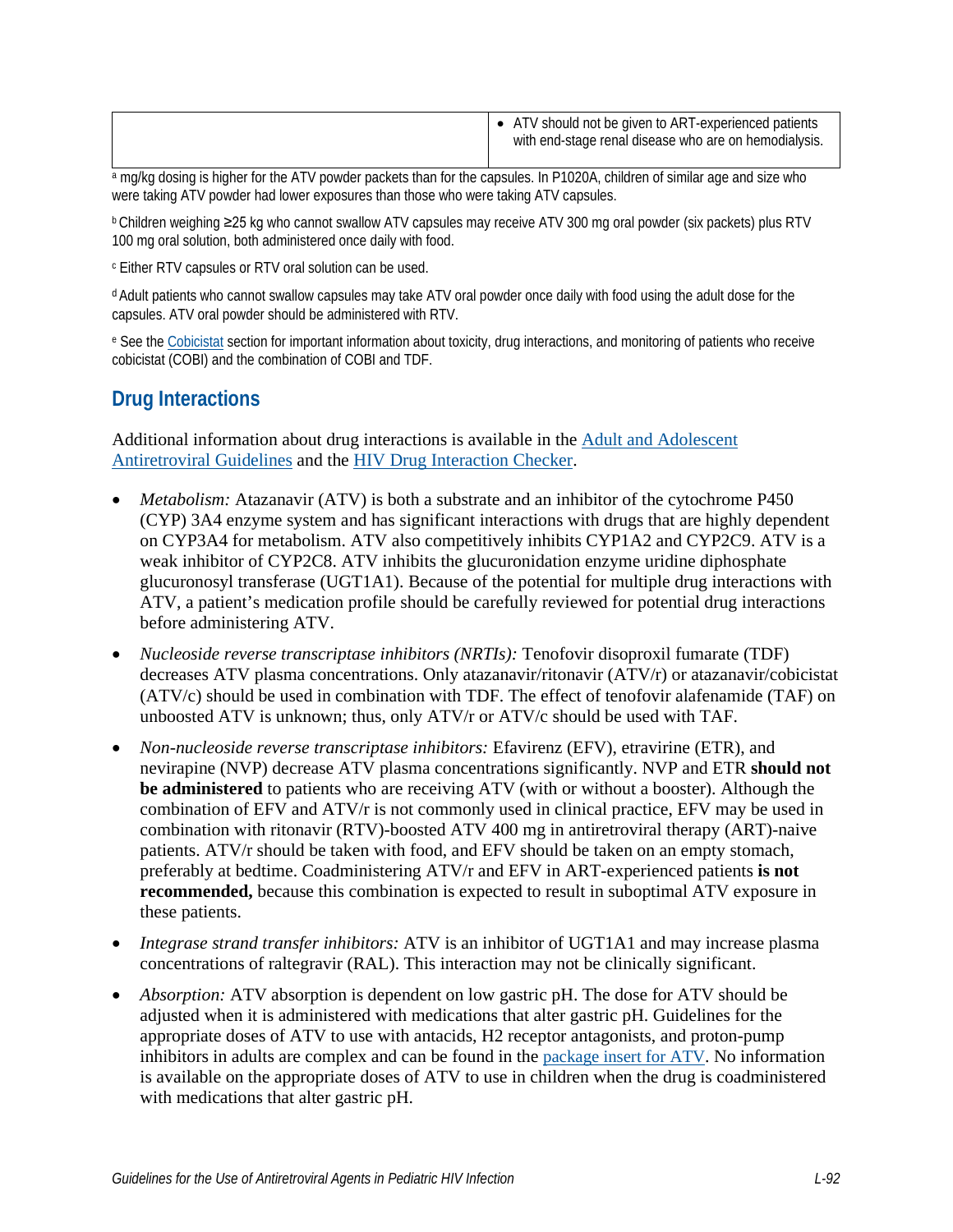• Coadministering cobicistat (COBI)—a CYP3A4 inhibitor—and medications that are metabolized by CYP3A4 may increase the plasma concentrations of these medications. This may increase the risk of clinically significant adverse reactions (including life-threatening or fatal reactions) that are associated with the concomitant medications. Coadministration of COBI, ATV, and CYP3A4 inducers may lead to lower exposures of COBI and ATV, a loss of efficacy of ATV, and possible development of resistance.<sup>[1](#page-9-0)</sup> Coadministering COBI and ATV with some antiretroviral (ARV) agents (e.g., with ETR, with EFV in ART-experienced patients, or with another ARV drug that requires pharmacokinetic [PK] enhancement, such as another protease inhibitor [PI] or elvitegravir) may result in decreased plasma concentrations of that agent, leading to loss of therapeutic effect and the development of resistance.

# **Major Toxicities**

- *More common:* Indirect hyperbilirubinemia that can result in jaundice or icterus but is not a marker of hepatic toxicity. Headache, fever, arthralgia, depression, insomnia, dizziness, nausea, vomiting, diarrhea, and paresthesia.
- *Less common:* Prolongation of the electrocardiogram PR interval. Abnormalities in atrioventricular (AV) conduction are generally limited to first-degree AV block, but seconddegree AV block has been reported. Rash is generally mild or moderate, but in rare cases includes life-threatening Stevens-Johnson syndrome. Fat maldistribution and lipid abnormalities may be less common than with other PIs. The use of ATV/r is associated with lipid abnormalities, but to a lesser extent than with other boosted PIs.
- *Rare:* New-onset diabetes mellitus, hyperglycemia, ketoacidosis, exacerbation of preexisting diabetes mellitus, spontaneous bleeding in hemophiliacs, and elevation in serum transaminases. Chronic kidney disease, including biopsy-proven cases of granulomatous interstitial nephritis that were associated with the deposition of ATV drug crystals in the renal parenchyma have occurred. Nephrolithiasis and cholelithiasis have been reported. Hepatotoxicity (patients with hepatitis B virus or hepatitis C virus infections are at increased risk of hepatotoxicity).

### **Resistance**

The International Antiviral Society–USA maintains a [list of updated resistance mutations,](https://www.iasusa.org/resources/hiv-drug-resistance-mutations/) and the [Stanford University HIV Drug Resistance Database](http://hivdb.stanford.edu/DR/) offers a discussion of each mutation.

# **Pediatric Use**

# *Approval*

ATV is approved by the U.S. Food and Drug Administration (FDA) for use in infants (aged ≥3 months and weighing ≥5 kg), children, and adolescents. ATV coformulated with COBI (as Evotaz) has been approved by the FDA for use in pediatric patients weighing  $\geq$ 35 kg.

# *Efficacy*

Studies in ART-naive adults have shown that ATV/r is as effective as EFV and lopinavir/ritonavir  $(LPV/r)$  when these drugs are administered with two NRTIs.<sup>2-5</sup> In AIDS Clinical Trials Group (ACTG) A5257, ATV/r was compared to darunavir/ritonavir (DRV/r) or RAL, each administered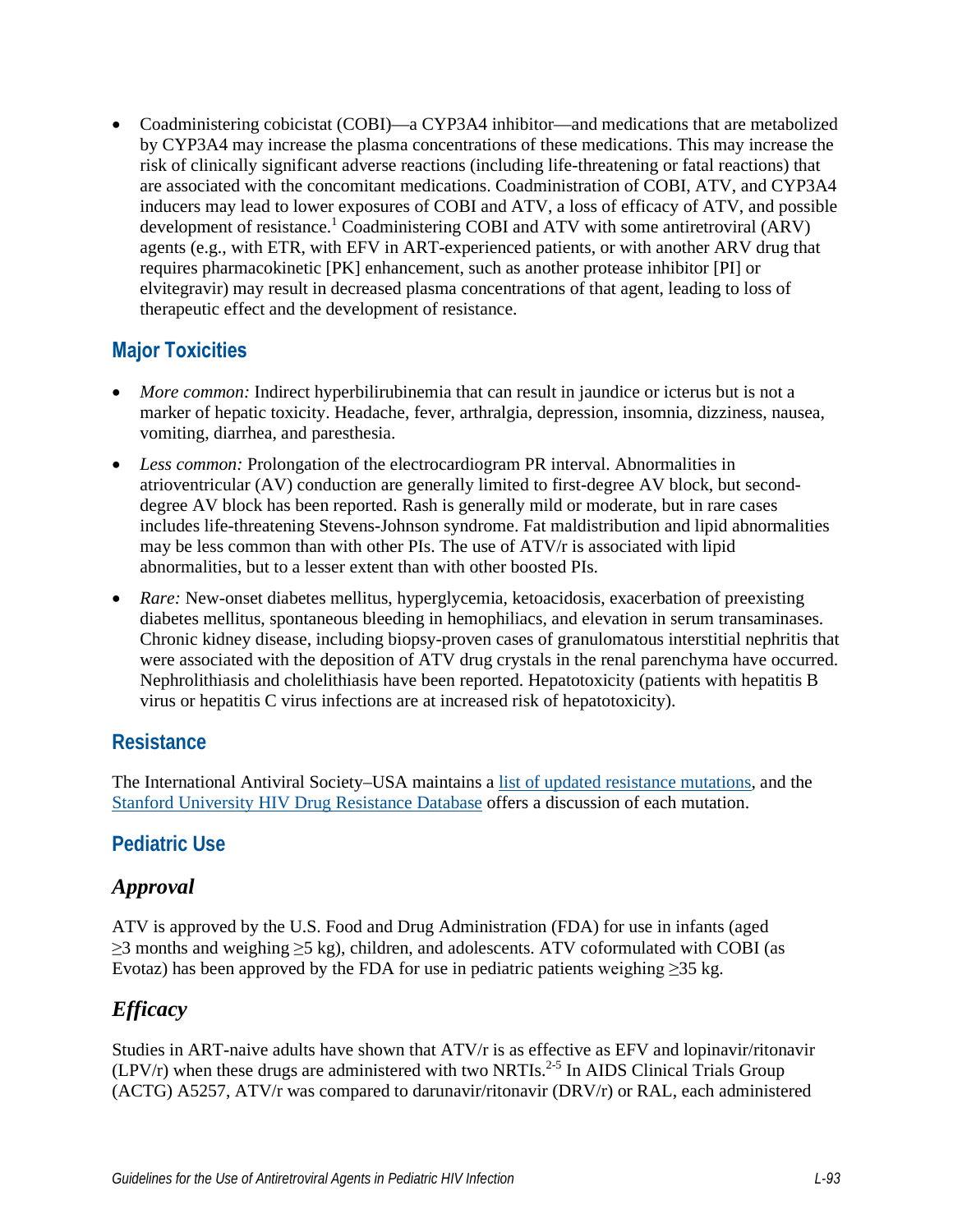with a TDF/emtricitabine backbone. Although all three regimens had equal virologic efficacy, the regimen that contained ATV/r was discontinued more frequently than the other regimens because of toxicity but most often because of hyperbilirubinemia or gastrointestinal complaints.<sup>[6](#page-9-2)</sup>

International Maternal Pediatric Adolescent AIDS Clinical Trials (IMPAACT)/Pediatric AIDS Clinical Trials Group (**PACTG**) P1020 enrolled 195 ART-naive and ART-experienced patients with HIV aged 3 months to 21 years. Capsule and powder formulations of ATV given with and without RTV boosting were investigated in this open-label study; area under the curve (AUC) targeting was used to direct dose finding. Of the 195 patients enrolled, 142 patients received ATV-based treatment at the final recommended dose. Among these patients, 58% were ART-naive. At Week 48, 69.5% of the ART-naive patients and 43.3% of the ART-experienced patients had HIV viral loads  $≤400$  copies/mL.<sup>7,[8](#page-9-4)</sup>

Two open-label clinical trials in infants and children, PRINCE-1 and PRINCE-2, studied a powder formulation of ATV that was administered once daily and boosted with liquid  $RTV^{9-11}$ . In total, 134 infants and children aged ≥3 months and weighing between 5 kg and 35 kg were evaluated. Using a modified intent-to-treat analysis, 28 of 52 ARV-naive patients (54%) and 41 of 82 ARTexperienced patients (50%) had HIV RNA <50 copies/mL at Week 48*.* The median increase from baseline in absolute CD4 T lymphocyte cell count at 48 weeks of therapy was 215 cells/mm<sup>3</sup> (a 6% increase) in ARV-naive patients and 133 cells/mm<sup>3</sup> (a 4% increase) in ARV-experienced patients.

## *Pharmacokinetics and Dosing*

### **Oral Capsule**

The results of the IMPAACT/PACTG 1020A trial in children and adolescents indicate that, in the absence of RTV boosting, ATV can achieve protocol-defined PK targets—but only when used at higher doses (on a mg per kg body weight or mg per  $m<sup>2</sup>$  of body surface area basis) than the doses that are currently recommended in adults. In IMPAACT/PACTG 1020A, children aged >6 years to  $\leq$ 13 years required a dose of 520 mg per m<sup>2</sup> of body surface area per day of the ATV capsule formulation to achieve PK targets.<sup>8</sup> Unboosted ATV at this dose was well tolerated in those aged  $\le$ 13 years who were able to swallow capsules.<sup>12</sup> The approved dose for adults is ATV 400 mg once daily without RTV boosting; however, adolescents aged >13 years required a dose of ATV 620 mg per  $m<sup>2</sup>$  of body surface area per day.<sup>8</sup> In this study, the AUCs for the unboosted arms were similar to those seen in the ATV/r arms, but the maximum plasma concentration  $(C_{\text{max}})$  was higher and the minimum plasma concentration  $(C_{min})$  was lower in the unboosted arms. Median doses of ATV, both with and without RTV boosting, from IMPAACT/PACTG 1020A are outlined in the table below. When administering unboosted ATV to pediatric patients, therapeutic drug monitoring is recommended to ensure that adequate ATV plasma concentrations have been achieved. A minimum target trough concentration for  $ATV$  is 150 mg/mL.<sup>13</sup> Higher target trough concentrations may be required in PI-experienced patients. IMPAACT P1058, a study of unboosted ATV PKs in ARTexperienced children, concluded that once-daily ATV 400 mg provided suboptimal exposure and that administering higher, unboosted doses or splitting the daily dose into twice-daily doses warranted investigation in ART-experienced children, adolescents, and young adults.<sup>[14](#page-10-2)</sup>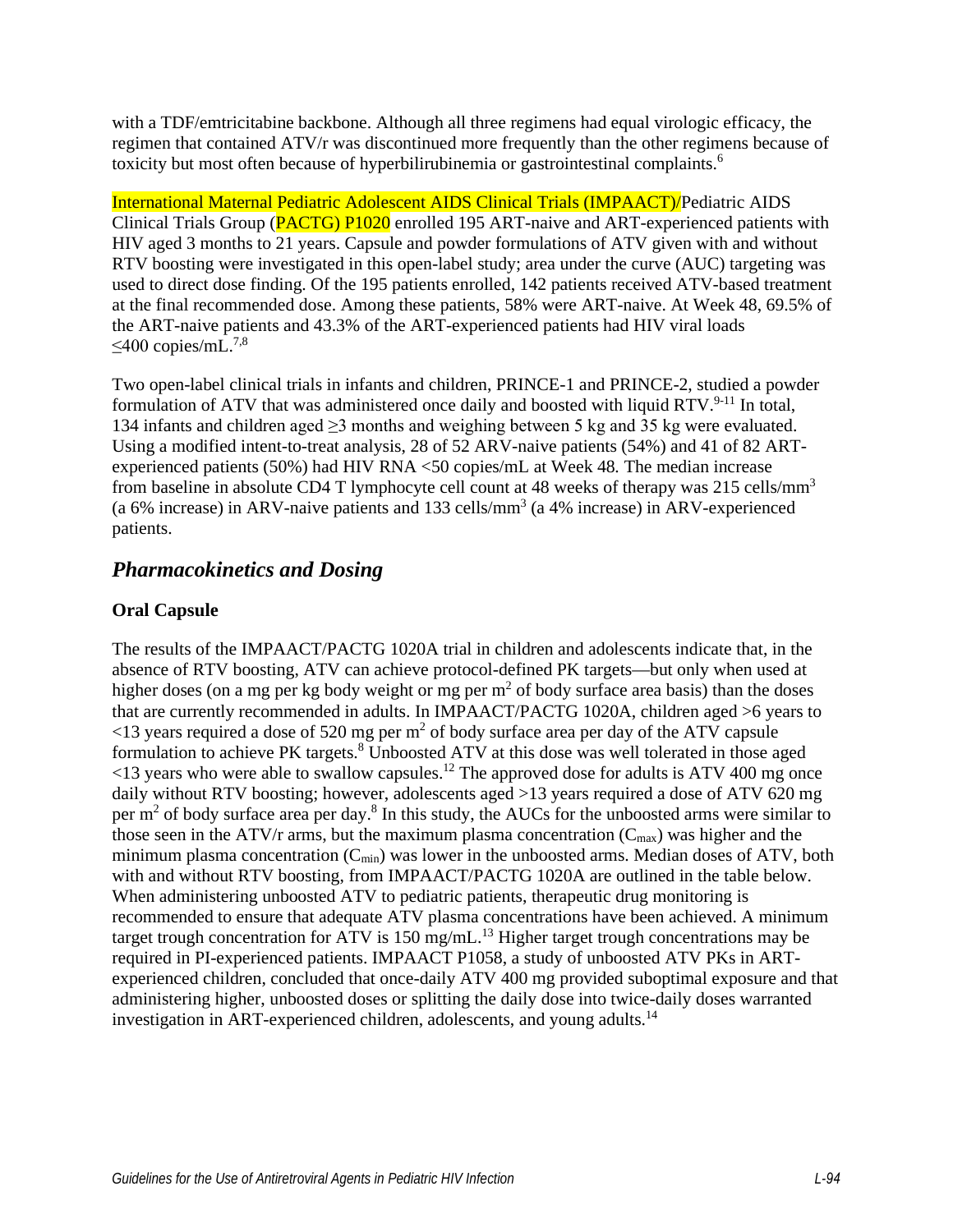### **Table A. Summary of Atazanavir Dosing Information Obtained from IMPAACT/PACTG 1020A**

| Age Range    | <b>ATV Given with RTV</b> | ATV Median Dose $(mg/m^2)^3$   ATV Median Dose $(mg)$ |     |
|--------------|---------------------------|-------------------------------------------------------|-----|
| $6-13$ years | No.                       | 509                                                   | 475 |
| $6-13$ years | Yes                       | 206                                                   | 200 |
| >13 years    | No                        | 620                                                   | 900 |
| >13 years    | Yes                       | 195                                                   | 350 |

a These doses satisfied protocol-defined area under the curve/pharmacokinetic parameters and met all acceptable safety targets. These doses differ from those recommended by the manufacturer. Therapeutic drug monitoring was used to determine patient-specific dosing in this trial.

**Source:** Kiser JJ, Rutstein RM, Samson P, et al. Atazanavir and atazanavir/ritonavir pharmacokinetics in HIV-infected infants, children, and adolescents. *AIDS*. 2011;25(12):1489-96.

**Key:** ATV = atazanavir; RTV = ritonavir

In the report of the IMPAACT/PACTG P1020A data, ATV satisfied PK criteria at a dose of 205 mg per m<sup>2</sup> of body surface area in pediatric subjects when administered with RTV.<sup>12</sup> A study of a modelbased approach that used ATV concentration-time data from three adult studies and one pediatric study (P1020A)[,](#page-10-4)<sup>15</sup> along with subsequent additional adjusted modeling,  $16$  informed the use of the following weight-based ATV/r doses that are listed in the current FDA-approved product label for children aged  $\geq 6$  years to <18 years:

- Weighing 15 kg to  $\langle 35 \text{ kg:} \text{ATV/r } 200 \text{ mg} / 100 \text{ mg}$
- Weighing  $>35$  kg: ATV/r 300 mg/100 mg

### **Cobicistat as a Pharmacokinetic Enhancer**

COBI (as Tybost) is approved by the FDA at the 150-mg dose for use with ATV 300 mg in children and adolescents weighing ≥35 kg. A study of 14 adolescents, aged 12 to 18 years, showed that COBI is a safe and effective PK enhancer when used in combination with ATV and two NRTIs in adolescent patients.[17](#page-10-5) PK findings from this study are summarized in Table B below.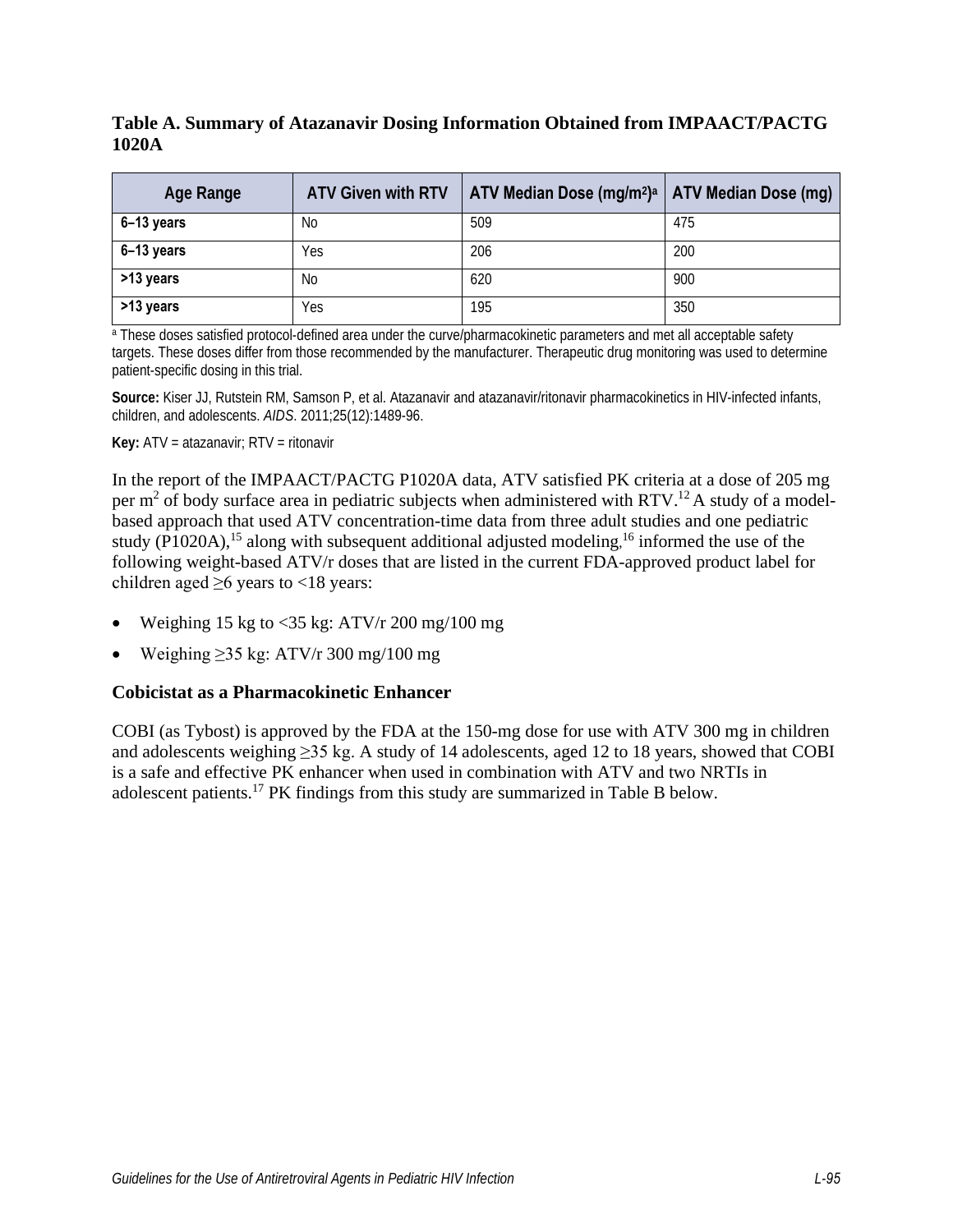### **Table B. Pharmacokinetic Parameters for Atazanavir Administered with Cobicistat (as Tybost) in Pediatric Patients Aged 12 to 18 Years and Adults**

|                                                    |                                         | <b>ATV</b>                          | <b>COBI</b>                             |                                     |  |
|----------------------------------------------------|-----------------------------------------|-------------------------------------|-----------------------------------------|-------------------------------------|--|
| PK Parameters <sup>a</sup>                         | <b>Pediatric Patients</b><br>$(n = 12)$ | <b>Adult Patients</b><br>$(n = 30)$ | <b>Pediatric Patients</b><br>$(n = 12)$ | <b>Adult Patients</b><br>$(n = 30)$ |  |
| AUC <sub>tau</sub> µg·h/mL<br>Geometric mean (CV%) | 49.48 (49.1)                            | 39.96 (52.1)                        | 12.11(44.7)                             | 9.65(41.8)                          |  |
| $C_{\text{max}}$ µg/mL<br>Geometric mean (CV%)     | 4.32(49.9)                              | 3.54(45.8)                          | 1.28(31.7)                              | 1.28(35.6)                          |  |
| $Ctau$ µg/mL<br>Geometric mean (CV%)               | 0.91(96.4)                              | 0.58(84.7)                          | 0.09(156.2)                             | 0.04(112.7)                         |  |

<sup>a</sup> The information in this table comes from the Tybost package insert.<sup>10</sup>

**Key:** ATV = atazanavir; AUC<sub>tau</sub> = area under the concentration time curve over the dosing interval;  $C_{\text{max}}$  = maximum serum concentration;  $C_{\text{tau}}$  = trough serum concentration at the end of the dosing interval; COBI = cobicistat; CV = coefficient of variation; PK = pharmacokinetic

### **Oral Powder**

The unboosted ATV powder arms in IMPAACT/PACTG P1020A were closed, because participants were unable to achieve target exposures. For the IMPAACT/PACTG P1020A trial, AUC targets (30,000 ng·hr/mL to 90,000 ng·hr/mL) were established based on exposures in adults in early studies of unboosted ATV. In IMPAACT/PACTG P1020A, children aged 3 months to 2 years who were in the boosted ATV powder cohorts and who received a daily dose of ATV 310 mg per  $m^2$  of body surface area achieved average ATV exposures that approached, but did not meet, protocol targets. Variability in exposures was high, especially among the very young children of 3 months to 2 years in this study. $8$ 

Assessment of the PKs, safety, tolerability, and virologic response of ATV oral powder for FDA approval was based on data from two open-label, multicenter clinical trials:

- PRINCE-1, which enrolled pediatric patients aged 3 months to  $\leq 6$  years;<sup>[9](#page-9-5)</sup> and
- PRINCE-2, which enrolled pediatric patients aged 3 months to  $\leq 11$  years.<sup>[10](#page-9-6)</sup>

In total, 134 treated patients (weighing 5 kg to  $\langle 35 \text{ kg} \rangle$  from both studies were evaluated during the FDA approval process. All patients in the PRINCE trials were treated with boosted ATV and two NRTIs. Children received an oral solution that contained ATV and RTV. Doses were assigned according to the child's weight:

- Weighing 5 kg to <10 kg: ATV 150 mg or ATV 200 mg and RTV 80 mg
- Weighing 10 kg to <15 kg: ATV 200 mg and RTV 80 mg
- Weighing 15 kg to  $\langle 25 \text{ kg} : \text{ATV } 250 \text{ mg}$  and RTV 80 mg
- Weighing 25 kg to <35 kg: ATV 300 mg and RTV 100 mg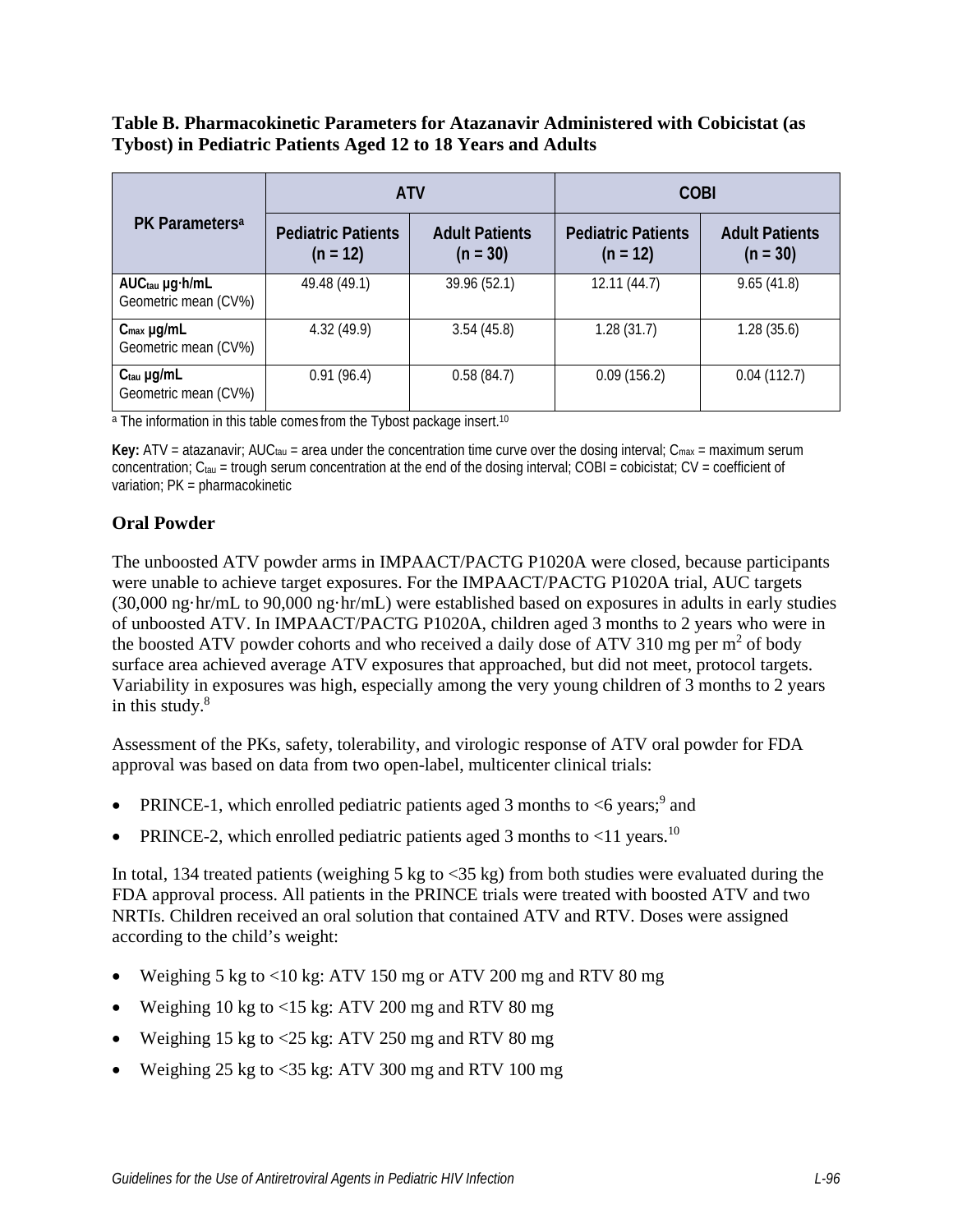No new safety concerns were identified during these trials. Table C lists the PK parameters that were measured during the PRINCE trials, including mean AUC, for the weight ranges that correspond to the recommended doses.

|                                                 | <b>PRINCE Triala ATV/r</b>        |                                          |                                      |                                      |                                         |                                 |                       |
|-------------------------------------------------|-----------------------------------|------------------------------------------|--------------------------------------|--------------------------------------|-----------------------------------------|---------------------------------|-----------------------|
| <b>PK</b><br><b>Parameters</b>                  | Dose:<br>$150$ mg/<br>80 mg       | Dose:<br>$200$ mg/<br>80 mg              | Dose:<br>200 mg/<br>80 mg            | Dose:<br>$250$ mg/<br>$80$ mg        | Dose:<br>300 mg/<br>$100$ mg            | <b>Young Adult</b><br>Studyb    | Adult<br><b>Study</b> |
|                                                 | Weighing:<br>5 kg to<br>$<$ 10 kg | <b>Weighing:</b><br>5 kg to<br>$<$ 10 kg | Weighing:<br>10 $kg$ to<br>$<$ 15 kg | Weighing:<br>15 $kg$ to<br>$<$ 25 kg | Weighing:<br>$\geq$ 25 kg to<br>$35 kg$ |                                 |                       |
| <b>AUC</b><br>ng·h/mL<br>Mean <sup>c</sup> (CV% | 32,503<br>(61)                    | 39,519<br>(54)                           | 50,305<br>(67)                       | 55,687<br>(45)                       | 44,329<br>(63)                          | 35,971<br>$(30, 853 - 41, 898)$ | 46,073<br>(66)        |
| or 95% CI)                                      | $n = 20$                          | $n = 10$                                 | $n = 18$                             | $n = 31$                             | $n = 8$                                 | $n = 22$                        | $n = 10$              |
| $C24h$ ng/mL<br>Mean <sup>c</sup> (CV%          | 336<br>(76)                       | 550<br>(60)                              | 572<br>(111)                         | 686<br>(68)                          | 468<br>(104)                            | 578<br>$(474 - 704)$            | 636<br>(97)           |
| or 95% CI)                                      | $n = 20$                          | $n = 10$                                 | $n = 18$                             | $n = 31$                             | $n = 8$                                 | $n = 22$                        | $n = 10$              |

### **Table C. Pharmacokinetic Parameters for Atazanavir Powder in Children (PRINCE-1 and PRINCE-2) versus Capsules in Young Adults and Adults**

<sup>a</sup> This information comes from the Reyataz package insert.<sup>10</sup>

**b The young adults also were receiving tenofovir disoproxil fumarat[e.](#page-9-3)**<sup>7</sup>

c Means are geometric means.

**Key:** ATV/r = atazanavir/ritonavir; AUC = area under the curve; CI = confidence interval; CV = coefficient of variation; PK = pharmacokinetic

In these PK studies, although the PK targets were met in all patients using ATV powder except those who received ATV/r 150 mg/80 mg in the 5 kg to  $\langle 10 \text{ kg}$  weight band, the coefficients of variation were large, especially among the youngest patients.

### **Transitioning from Powder to Capsules**

For children who reach a weight ≥25 kg while taking the powder, ATV 300 mg powder (six packets) plus RTV 100 mg oral solution, both administered once daily with food, may be used. ATV capsules should be used for children who can swallow pills. Bioavailability is higher for the capsules than for the powder; therefore, a lower mg/kg dose is recommended when using capsules. Opened capsules have not been studied and should not be used.

# **Toxicity**

In the IMPAACT/PACTG 1020A trial, 9% of patients enrolled had a total bilirubin ≥5.1 times the upper limit of normal,<sup>12</sup> whereas 9% of patients enrolled in the PRINCE studies had a total bilirubin  $\geq$ 2.6 times the upper limit of normal.<sup>[9,](#page-9-5)[11](#page-10-6)</sup> The most common laboratory abnormality during the PRINCE trials was elevated amylase levels, which occurred in 33% of patients.<sup>10</sup> Three children (2%) had treatment-related cardiac disorders during the PRINCE trials; one child discontinued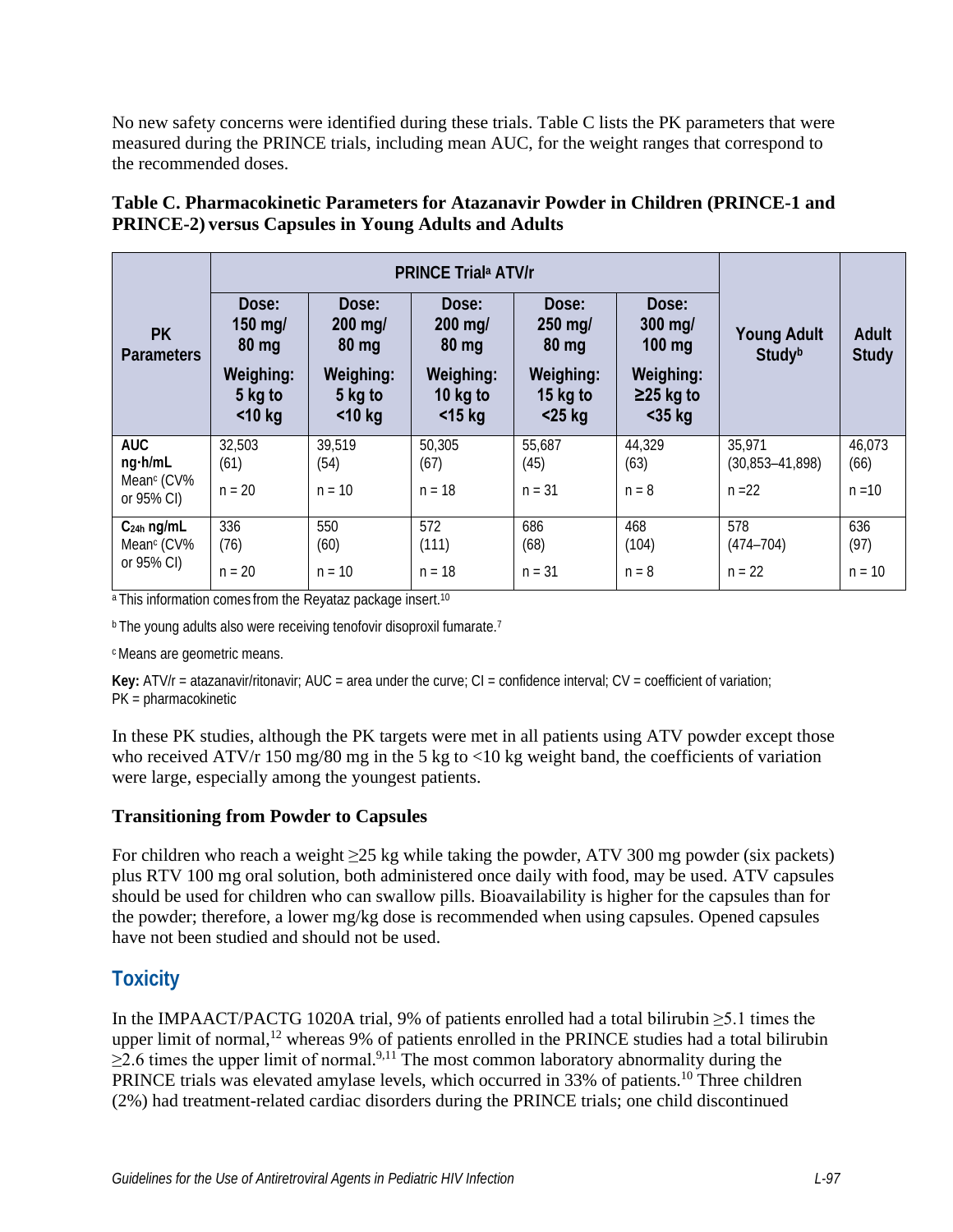therapy because of QT corrected for heart rate (QTc) prolongation, and two experienced first-degree AV block.<sup>[9,](#page-9-5)[11](#page-10-6)</sup> In IMPAACT/PACTG P1020A, three children (3%) had QTc prolongations >470 msec; two of these children came off the study, and all were asymptomatic.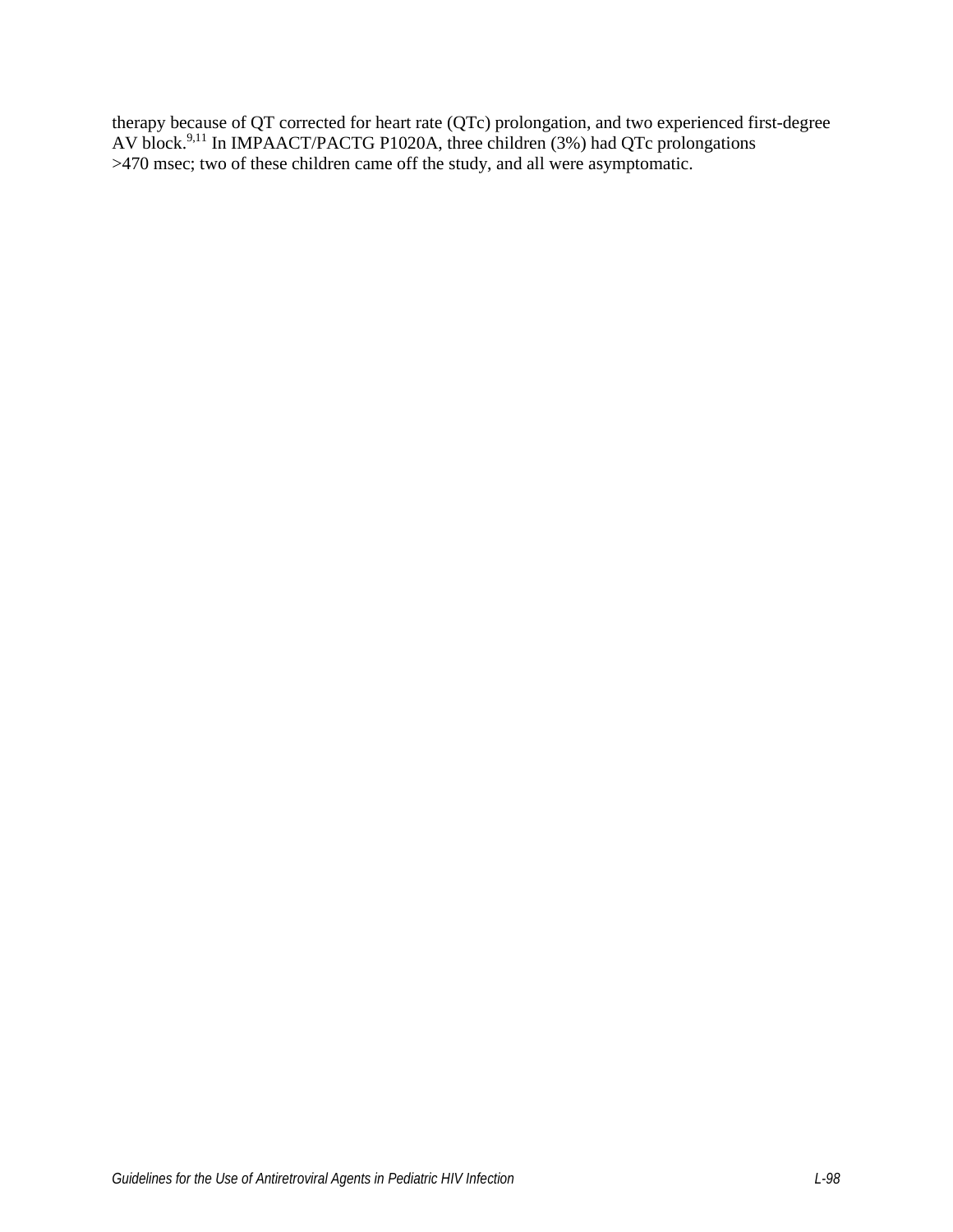### **References**

- <span id="page-9-0"></span>1. Cobicistat (Tybost) [package insert]. Food and Drug Administration. 2021. Available at: [https://www.accessdata.fda.gov/drugsatfda\\_docs/label/2021/203094s016lbl.pdf.](https://www.accessdata.fda.gov/drugsatfda_docs/label/2021/203094s016lbl.pdf)
- <span id="page-9-1"></span>2. Squires K, Lazzarin A, Gatell JM, et al. Comparison of once-daily atazanavir with efavirenz, each in combination with fixed-dose zidovudine and lamivudine, as initial therapy for patients infected with HIV. *J Acquir Immune Defic Syndr*. 2004;36(5):1011-1019. Available at: [http://www.ncbi.nlm.nih.gov/pubmed/15247553.](http://www.ncbi.nlm.nih.gov/pubmed/15247553)
- 3. Malan DR, Krantz E, David N, et al. Efficacy and safety of atazanavir, with or without ritonavir, as part of once-daily highly active antiretroviral therapy regimens in antiretroviralnaive patients. *J Acquir Immune Defic Syndr*. 2008;47(2):161-167. Available at: [http://www.ncbi.nlm.nih.gov/pubmed/17971713.](http://www.ncbi.nlm.nih.gov/pubmed/17971713)
- 4. Molina JM, Andrade-Villanueva J, Echevarria J, et al. Once-daily atazanavir/ritonavir versus twice-daily lopinavir/ritonavir, each in combination with tenofovir and emtricitabine, for management of antiretroviral-naive HIV-1-infected patients: 48 week efficacy and safety results of the CASTLE study. *Lancet*. 2008;372(9639):646-655. Available at: [http://www.ncbi.nlm.nih.gov/pubmed/18722869.](http://www.ncbi.nlm.nih.gov/pubmed/18722869)
- 5. Molina JM, Andrade-Villanueva J, Echevarria J, et al. Once-daily atazanavir/ritonavir compared with twice-daily lopinavir/ritonavir, each in combination with tenofovir and emtricitabine, for management of antiretroviral-naive HIV-1-infected patients: 96-week efficacy and safety results of the CASTLE study. *J Acquir Immune Defic Syndr*. 2010;53(3):323-332. Available at: [http://www.ncbi.nlm.nih.gov/pubmed/20032785.](http://www.ncbi.nlm.nih.gov/pubmed/20032785)
- <span id="page-9-2"></span>6. Lennox JL, Landovitz RJ, Ribaudo HJ, et al. Efficacy and tolerability of 3 nonnucleoside reverse transcriptase inhibitor-sparing antiretroviral regimens for treatment-naive volunteers infected with HIV-1: a randomized, controlled equivalence trial. *Ann Intern Med*. 2014;161(7):461-471. Available at: [http://www.ncbi.nlm.nih.gov/pubmed/25285539.](http://www.ncbi.nlm.nih.gov/pubmed/25285539)
- <span id="page-9-3"></span>7. Kiser JJ, Fletcher CV, Flynn PM, et al. Pharmacokinetics of antiretroviral regimens containing tenofovir disoproxil fumarate and atazanavir-ritonavir in adolescents and young adults with human immunodeficiency virus infection. *Antimicrob Agents Chemother*. 2008;52(2):631-637. Available at: [http://www.ncbi.nlm.nih.gov/pubmed/18025112.](http://www.ncbi.nlm.nih.gov/pubmed/18025112)
- <span id="page-9-4"></span>8. Kiser JJ, Rutstein RM, Samson P, et al. Atazanavir and atazanavir/ritonavir pharmacokinetics in HIV-infected infants, children, and adolescents. *AIDS*. 2011;25(12):1489-1496. Available at: [http://www.ncbi.nlm.nih.gov/pubmed/21610486.](http://www.ncbi.nlm.nih.gov/pubmed/21610486)
- <span id="page-9-5"></span>9. Strehlau R, Donati AP, Arce PM, et al. PRINCE-1: safety and efficacy of atazanavir powder and ritonavir liquid in HIV-1-infected antiretroviral-naive and -experienced infants and children aged ≥3 months to <6 years. *J Int AIDS Soc*. 2015;18:19467. Available at: [https://www.ncbi.nlm.nih.gov/pubmed/26066346.](https://www.ncbi.nlm.nih.gov/pubmed/26066346)
- <span id="page-9-6"></span>10. Reyataz (atazanavir) [package insert]. Food and Drug Administration. 2020. Available at: [https://www.accessdata.fda.gov/drugsatfda\\_docs/label/2020/021567s044,206352s008lbl.pdf.](https://www.accessdata.fda.gov/drugsatfda_docs/label/2020/021567s044,206352s008lbl.pdf)